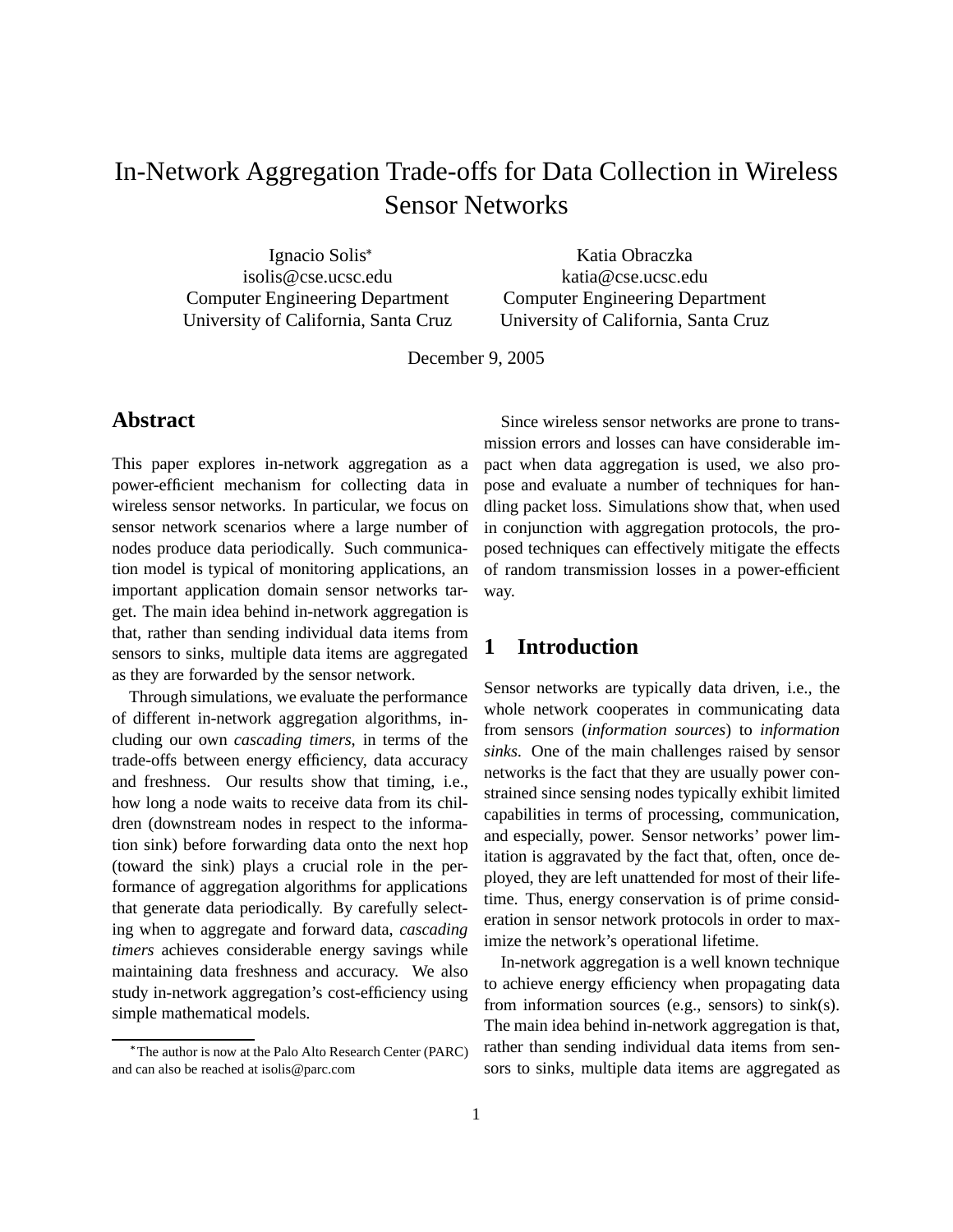they are forwarded by the sensor network. Data aggregation is application dependent, i.e., depending on the target application, the appropriate data aggregation operator, or *aggregator*, will be employed. For example, suppose that in a controlled temperature environment, the average temperature needs to be monitored. As sensors generate temperature readings periodically, internal nodes in the data collection tree (rooted at the information sink and spanning relevant data sources  $\frac{1}{1}$  average data received from downstream nodes and forward the result toward the information sink. The net effect is that, by transmitting less data units, considerable energy savings can be achieved. However, how much energy is saved depends on the type of aggregator employed. For instance, in the running average scenario just depicted, a number of packets containing temperature readings from individual sensors are averaged and result in a single packet of the same size as the ones that carry individual temperature readings. However, if the only possible aggregator is *concatenation*, i.e., multiple data items are concatenated and transmitted as a single packet, then the sole source of energy savings is more efficient medium access.

From the information sink's point of view, the benefits of in-network aggregation are that in general (1) it yields more manageable data streams avoiding overwhelming sources with massive amounts of information, and (2) performs some filtering and preprocessing on the data, making the task of further processing the data less time- and resource consuming.

Because of its well-known power efficiency properties, in-network aggregation has been the focus of several recent research efforts on sensor networks. As a result, a number of data aggregation algorithms targeting different sensor network scenarios have been proposed. Directed diffusion [1], TAG [2], eScan [3], and Sensor Protocols for Information via Negotiation (SPIN) [4] are some notable examples. In this paper, we focus on the requirements of an important class of sensor network applications, namely applications that generate data periodically. Monitoring (including monitoring of continuous environmental conditions like temperature, humidity, seismic activity, etc.) is a good example of such applications. One of the constraints imposed by periodic data generation on aggregation algorithms is timing. In other words, how long should a node wait to receive data from its children (downstream nodes in respect to the information sink) before forwarding data already received? Note that there is a tradeoff between data accuracy and freshness, i.e., the longer a node waits, the more readings it is likely to receive and therefore, the more accurate the information it sends out. On the other hand, waiting too long may result in stale data. Furthermore, if a node waits too long, it may interfere with the next "data wave".

Our hypothesis is that timing models play a crucial role in the accuracy and freshness delivered by data aggregation. In this paper, we study how different timing schemes affect the performance of innetwork aggregation algorithms. Based on their timing model, we classify existing periodic data aggregation protocols into three categories, namely: *periodic simple*, *periodic per-hop*, and *periodic per-hop adjusted*.

*Periodic simple* aggregation works by having each node wait a pre-defined period of time (referred to as *timeout*), aggregate all data items received, and send out a single packet containing the result. As discussed in Section 7 below, the directed diffusion [1] sensor network communication paradigm belongs to this category. Aggregation mechanisms in the *periodic per-hop* category have nodes send the aggregated packet as soon as they hear from all their children. A maximum timeout interval equal to the data generation period is used in case the reports get lost. Finally, *periodic per-hop adjusted* uses the same basic principle of *periodic per-hop* but schedules a node's timeout based on its position in the distribution tree (rooted at the information sink and spanning all reporting- as well as appropriate intermediate nodes). Our own *cascading timers* aggregation mechanism falls within this category, and, when compared to other existing *periodic per-hop adjusted*

<sup>&</sup>lt;sup>1</sup>While in this paper we assume that all nodes produce data, the proposed techniques and the conclusions we draw might apply to the case where only a subset of the nodes are (relevant) information sources.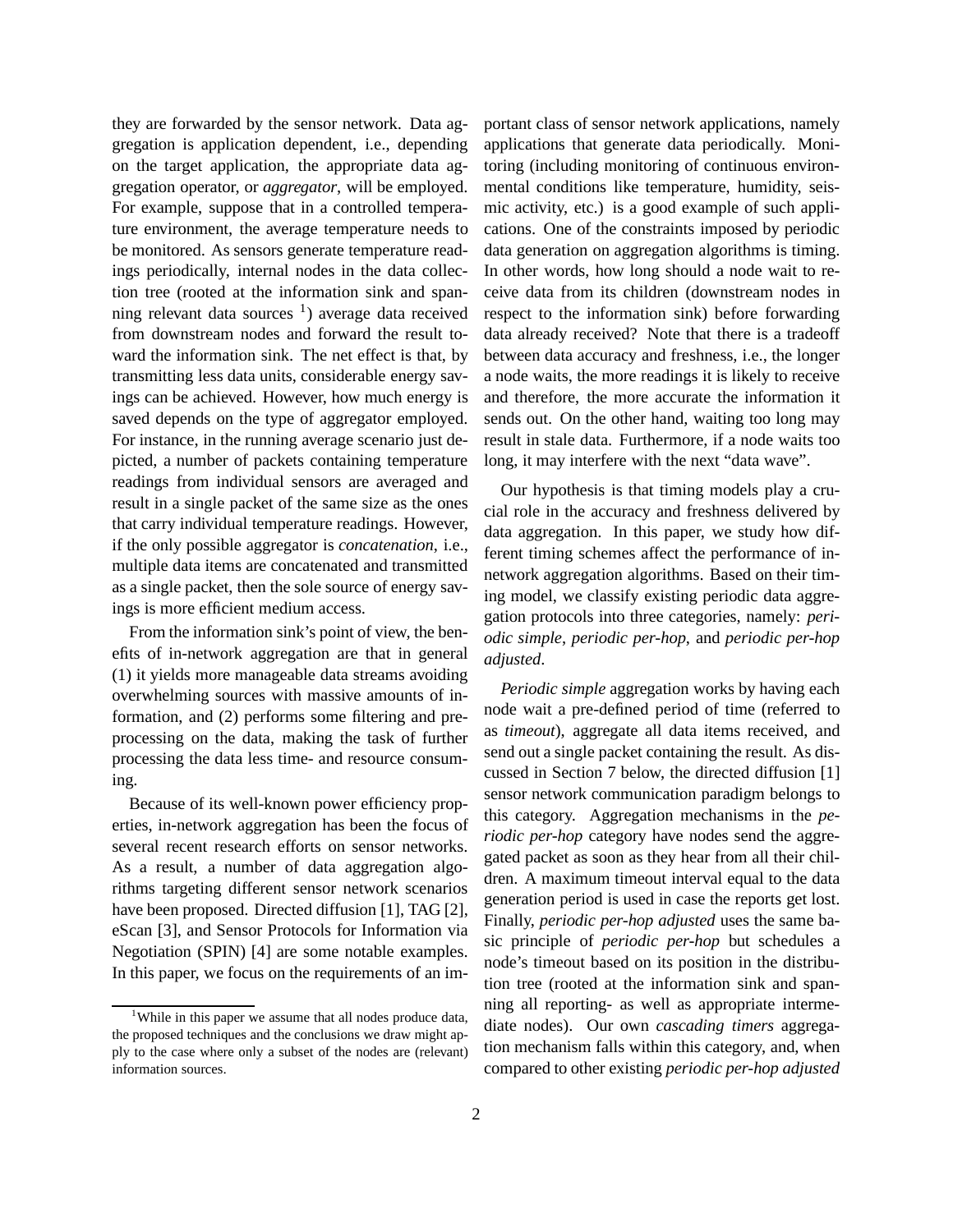algorithms, presents benefits such as not requiring clock synchronization among nodes and minimizing timer scheduling overhead. *Cascading timers* schedules a node's timeout based on the time it takes for a packet to travel a single hop, or the *single hop delay* and the number of hops to reach the sink. We also study how the value selected for the *single hop delay* impacts the performance of *cascading timers*.

In summary, the contributions of this paper include: (1) development of *cascading timers* aggregation for periodic data generation applications including a detailed analysis of *cascading timers*' dependence on per-hop delay, (2) trade-off analysis of in-network data aggregation using simple analytical models (3) comparative performance study of different aggregation algorithms using extensive simulations, and (4) development of different loss recovery mechanisms and study of how they impact performance of data aggregation under lossy environments.

For evaluating the performance of the different innetwork aggregation mechanisms, energy efficiency, data accuracy and freshness, and communication overhead are used as performance metrics. We should also point out that, unlike previous evaluation studies targeting sensor network protocols, a wide range of network scenarios including different information sink placement strategies are used.

The remainder of the paper is organized as follows. In-network aggregation with *cascading timers* is described in Section 2. Other aggregation types are mentioned in Section 3. Section 4 investigates in-network aggregation's cost-efficiency using simple mathematical models. Section 5 describes the simulation experiments we conduct to compare the performance of different in-network aggregation algorithms, including the experimental setup used, results obtained, as well as the impact of the per-hop delay on the performance of *cascading timers*. Techniques for handling packet losses and their performance are introduced in Section 6. Section 7 discusses related work. Finally, Section 8 presents our concluding remarks and directions for future work.

### **2 Cascading Timers Aggregation**

As previously discussed, our *cascading timers*[5] aggregation algorithm targets periodic data generation applications in which nodes produce data at regular periods. A given node aggregates data received from its children into a single data item, which is then forwarded upstream towards the information sink<sup>2</sup>. Application scenarios that fit well within this communication model include monitoring of continuous environmental conditions like temperature, humidity, seismic activity, etc. While we focus on the single information sink scenario, the proposed technique can be applied to multi-sink scenarios.

Some of *cascading timers*' design goals include:

 Simplicity: given that sensor network nodes are typically anemic devices regarding energy, processing, storage, and communication capabilities, designing simple aggregation algorithms is key.

 Efficiency: generate close to minimal control overhead. Again, this is a critical requirement in the resource-constrained environments our algorithms target.

 No clock synchronization: *cascading timers* does not require clock synchronization among nodes. No matter how efficient clock synchronization mechanisms become, they will require additional message exchange among nodes and thus incur additional energy consumption. Efficient synchronization algorithms [6] have emerged recently and might allow other tradeoffs.

 Routing protocol independence: no specific underlying routing protocol is assumed.

Similar to most periodic aggregation mechanisms, *cascading timers* starts by having the sink broadcast the initial request to all nodes. This initial request triggers a simple tree establishment protocol which sets up reverse paths from all nodes back to the sink

 $2$ As explained in more detail below, data is aggregated over a tree rooted at the information sink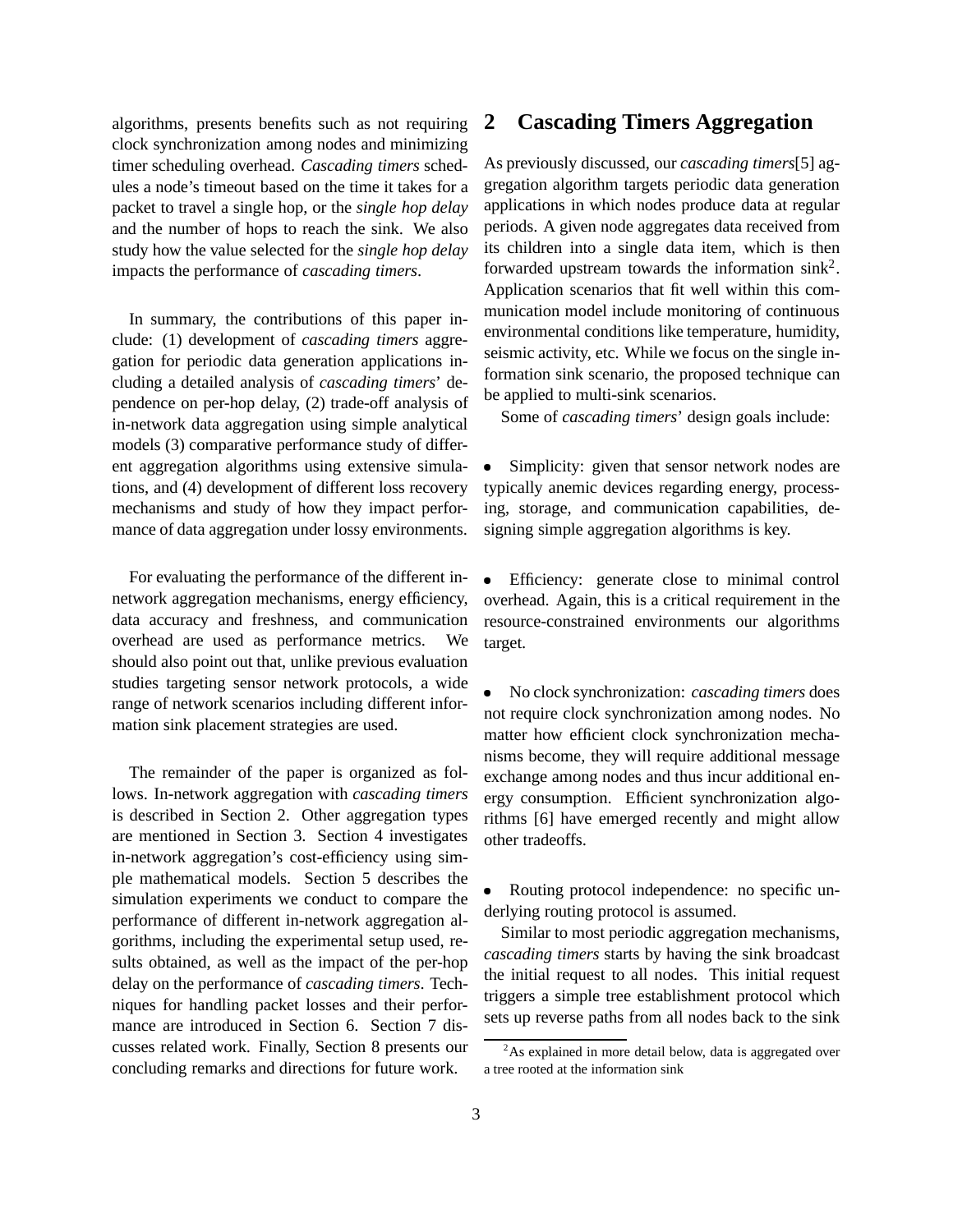or root of the tree. Upon receiving the request message, nodes send a reply back to their parent in the tree. Each node can then deduce how many children it has. Nodes assume a broadcast medium and forward data using one-hop broadcasts. In order to avoid collisions, transmissions are scheduled using a small staggering delay. The setting of the staggering interval will be discussed in detail in Section 5.3.

Note that tree establishment is essentially the overhead incurred by *cascading timers* and most other in-network aggregation mechanisms. Even if no aggregation is employed, a distribution tree is typically used to collect data from information sources to sinks.

In *cascading timers*, instead of having nodes schedule randomly their timeout, i.e., the time interval they wait to receive data from their children before forwarding the next data aggregate, a node's timeout is set based on the node's position in the data distribution tree. Thus, a node's timeout will happen right before its parent's. This causes the so-called "cascading" effect: data originating at the leaves is clocked out first, reaching nodes in the next tree level in time to be aggregated with data from other leaf nodes and locally generated data, and so on. The net effect is that a "data wave" reaches the sink in one period. This is the main reason behind *cascading timers*' ability to achieve power efficiency and yet deliver fresh data at sink nodes.

Timeout scheduling is part of the distribution tree setup protocol and is triggered by the initial request from the sink. The sink's request contains a "hop count" field which gets incremented as the request travels toward the leaf nodes. Using this hop count information, nodes can estimate their distance, in time, to the sink and schedule their timeout to produce the cascading effect.

Figure 1 shows graphically timeout calculation in *cascading timers*, where  $t$  is the data generation period,  $h$  is a node's distance to the sink in number of hops, and shd, the *single hop distance*, is the delay to traverse one hop. Once the request packet is received, a node schedules its timeout to be after it's children and before it's parents. This is done by calculating a "mirror" image of the time the packet was received to the end of the period  $(e)$ , hence the first timer is set for  $2e$ . Subsequent timers will continue to be scheduled every  $t$  interval.

Note that a node's timeout depends on the *single* hop distance, or shd. We investigate this dependence in detail in Section 5.3 and show how it affects the performance of the algorithm. As previously pointed out, *cascading timers*' timing scheme is parallel to the ones employed by both TAG [2] and Convergecasting [7]. According to our taxonomy, all three mechanisms are classified in the *periodic per-hop adjusted* category. In our simulations, we compare the different aggregation techniques. Our *cascading timers* and TAG represent *periodic per-hop adjusted* algorithms.

Our implementation of *TAG* tries to follow their algorithm as closely as possible. The data generation period is equivalent to TAG's epoch. We estimate the maximum number of hops and divide the period in this many slots. To avoid collisions, nodes transmit at a random uniformly distributed time within the slot corresponding to their height on the aggregation tree.

## **3 Other Periodic Aggregation Mechanisms**

Below we describe in detail the other classes of aggregation algorithms we use in our comparative study. As baseline, we employ no in-network aggregation when sending data from information sources to the sink. As previously pointed out, even in the no-aggregation case, we employ a distribution tree rooted at the information sink and spanning all (relevant) data sources. As packets flow from the leaves to the root, nodes simply forward them along the tree.

#### **3.1 Periodic Simple**

Nodes in *periodic simple* aggregation wait a predefined amount of time, aggregate all the data received in that period, and send out a single packet. The aggregation period is equal to the data generation period, which, for most our simulation experiments, is set to 1 second.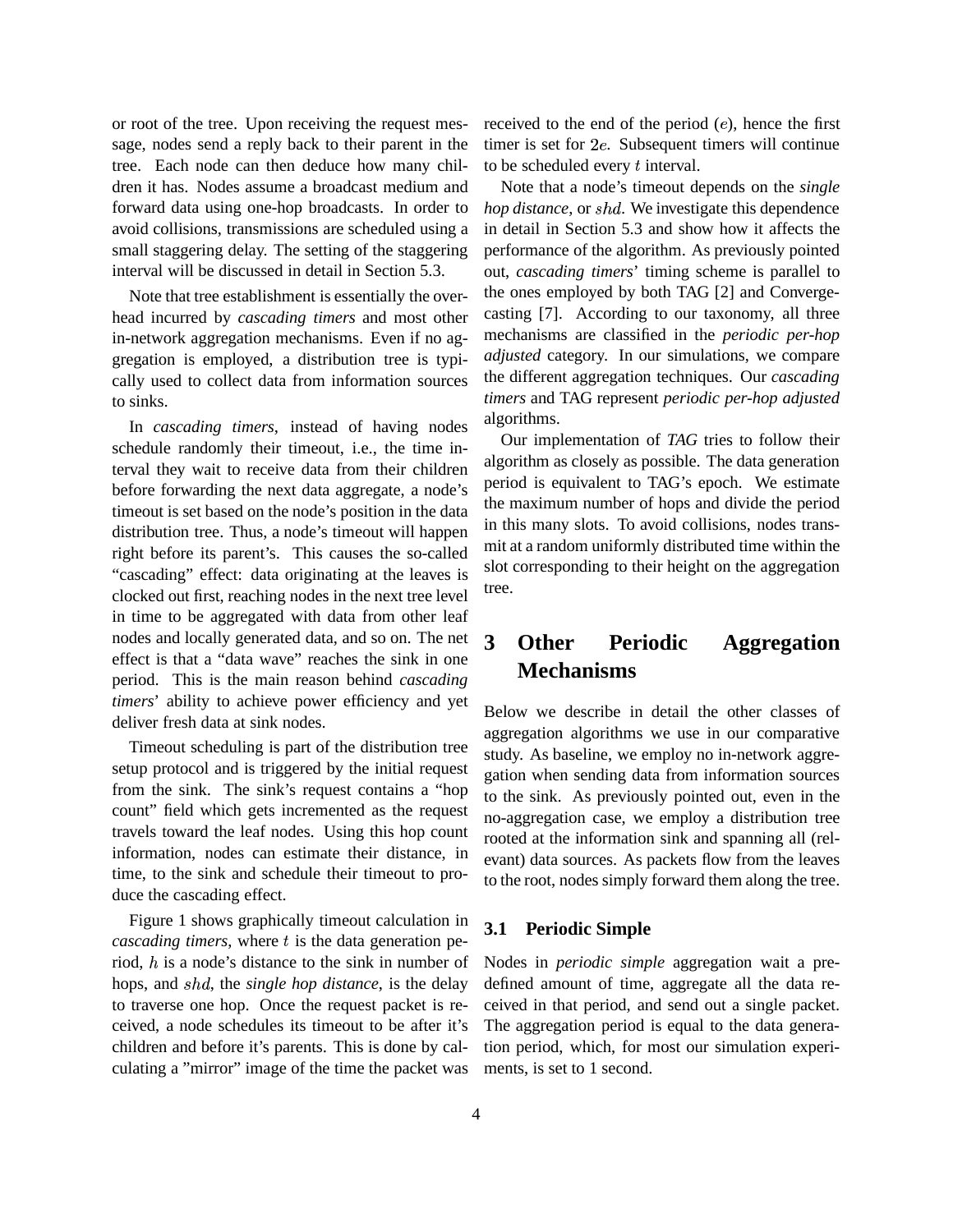

Figure 1: *Cascading timers* timeout calculation

This class of aggregation protocols represents the basic mechanism used by Directed Diffusion [1] considering that all nodes have relevant data to send. Based on feedback (or reinforcements) from the sink, every node uses a specific gradient which determines the rate at which data is sent to the sink. Note that nodes are not necessarily synchronized when "clocking out" data.

#### **4.1 Energy Efficiency**

Recall that data aggregation's main goal is to achieve energy efficiency. It does so by reducing the number of packets transmitted. Ideally, when aggregation is employed, only a single packet is sent by each node per data collection period, or round. Thus the number of packets sent per round, or  $AggPkt/Round$ , is given by Equation 1.

#### **3.2 Periodic Per-Hop**

According to *per-hop simple* aggregation, once all data items are received from a node's children in the distribution tree, an aggregated packet is produced and sent onto the next hop. Each node uses a timeout for sending out packets in case their children's response is lost. The timeout is equal to the data generation period since once that time is up, we will be expecting and producing new readings.

### **4 Tradeoff Analysis**

In this section, we study the performance tradeoffs raised by in-network aggregation. Using simple mathematical models, we conduct a cost-efficiency analysis of data aggregation.

$$
AggPkt/Round = n \tag{1}
$$

$$
NoAggPkt/Round = \sum_{i \in N} d_i \tag{2}
$$

$$
= \sum_{d=1}^{Max(d)} d*N_d \quad (3)
$$

Without aggregation, each node will send a packet that will be forwarded to the sink. Each hop traversed by a packet counts as one packet being sent, hence, the cost of getting a reading from a node equals its height on the data distribution tree. The number of packets sent, or  $NoAggPkt/Round$  is thus given by Equation 2, where  $d_i$  is the depth of node i and N is the set of participating nodes. Alternatively, we can compute the number of packets transmitted per round as a function of the number of nodes at every tree level. This is described by Equation 3, where  $d$ is the number of tree levels and  $N_d$  is the number of nodes at depth  $d$ .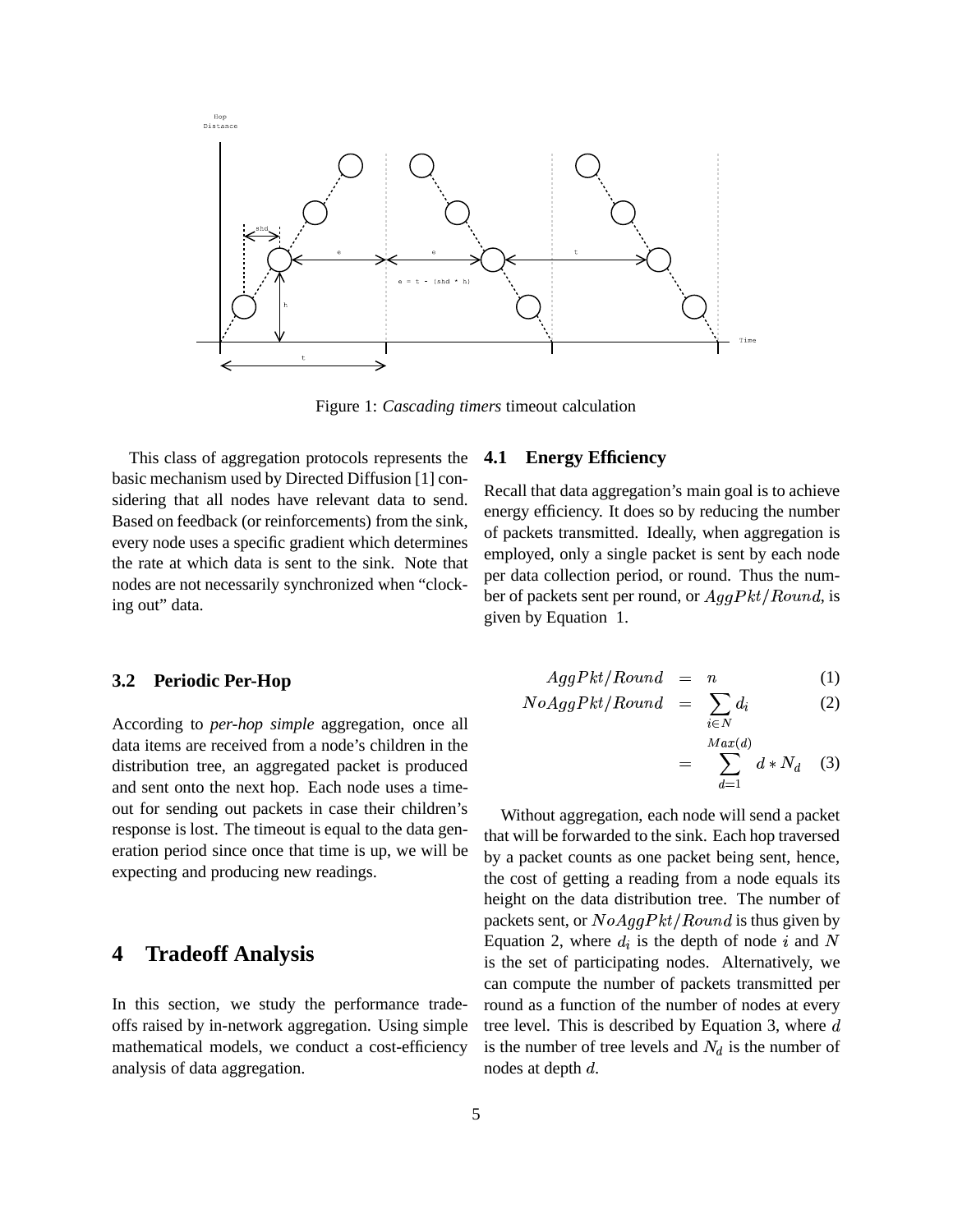Clearly, in an average scenario, no-aggregation will send more packets per round. No-aggregation's best case scenario is when the data distribution tree has maximum depth  $(Max(d))$  equal to 1. The number of packets sent per round without aggregation is equal to  $n$  (Equation 2). This confirms that in "shallow" distribution trees, the benefits of aggregation are not as significant. But it never performs worse than no-aggregation.

On the other hand, in deep trees, aggregation has significant impact in reducing the number of packets transmitted. The worst case scenario for noaggregation is a "line" topology, a tree where every node has only one child. In the case of a line topology with depth  $n$ , the summation in Equation 3 results in  $\frac{(n)(n+1)}{2}$  packets per round.

Essentially, these are the lower and upper bounds for the number of packets sent when no-aggregation is used. As demonstrated in Section 5.2, all the aggregation algorithms studied are able to achieve ideal energy efficiency by sending only one packet per node per round. The difference in performance between them lies in the data accuracy and freshness they achieve.

We assume that an aggregated packet will have the same size as a non-aggregated one. This is the case of operations like computing averages, selecting the maximum or minimum value, etc. This implies that, as packets flow toward the sink, they will not grow in size. Hence, our energy efficiency metric computes number of packets-, rather than number of bytes sent.

On the other extreme, if aggregation by concatenation is employed, i.e., data items are concatenated as they traverse the sensor network, there will still be savings on the number of packets transmitted, but the number of bytes sent will not be reduced. Nevertheless, aggregation will still be advantageous in terms of medium acquisition and scheduling. *Cascading timers* will also yield improved data freshness due to its low delay.

#### **4.2 Complexity**

Note that tree establishment is essentially the overhead incurred by *cascading timers* and most other in-network aggregation mechanisms. Even if no ag-

gregation is employed, a distribution tree is typically used to propagate data from information sources to sinks.

In terms of communication complexity, tree establishment costs  $n$  packets as each node disseminates the original query that triggers formation of the tree. If the protocol also generates a reply from every child, there will be additional  $n-1$  packets since every node, except the root, will be a child. Tree establishment's total cost is then  $2n - 1$  packets.

Nodes reply back to their parents when they receive the original query so that each node knows how many children it has. This information is used to optimize the algorithms considered by allowing a node to know when it has received the readings from all its children. If this optimization is not performed, tree establishment cost is reduced to  $n$  packets, which is equal to the cost of tree formation for no-aggregation. Note that nodes can still find out how many children they have as the algorithm runs. In both cases, the algorithm is able to handle new nodes joining the tree as well as existing nodes leaving/failing.

In order to adapt to topology changes, tree reestablishment is performed, which will cost  $n$  (or  $2n - 1$  if nodes reply back to their parents) packets. Of course, localized tree re-establishments can be performed so as to reduce overhead.

All algorithms we present here (including no aggregation) incur these tree formation costs. Hence, under the conditions used in the experiments reported in Section 5, the extra cost of using innetwork aggregation over no-aggregation could be  $n-1$  additional control packets if we want nodes to know how many children they have right from the start of the algorithm.

In terms of storage complexity, depending on the aggregation operator used, readings from a node's children may need to be stored locally. In our example application, aggregated data can be stored as a single data item which will be sent by the node on timer expiration or when all its children's readings are received. This requires at most one data item size storage unit. In the case of aggregation by concatenation, a node needs as many data item size storage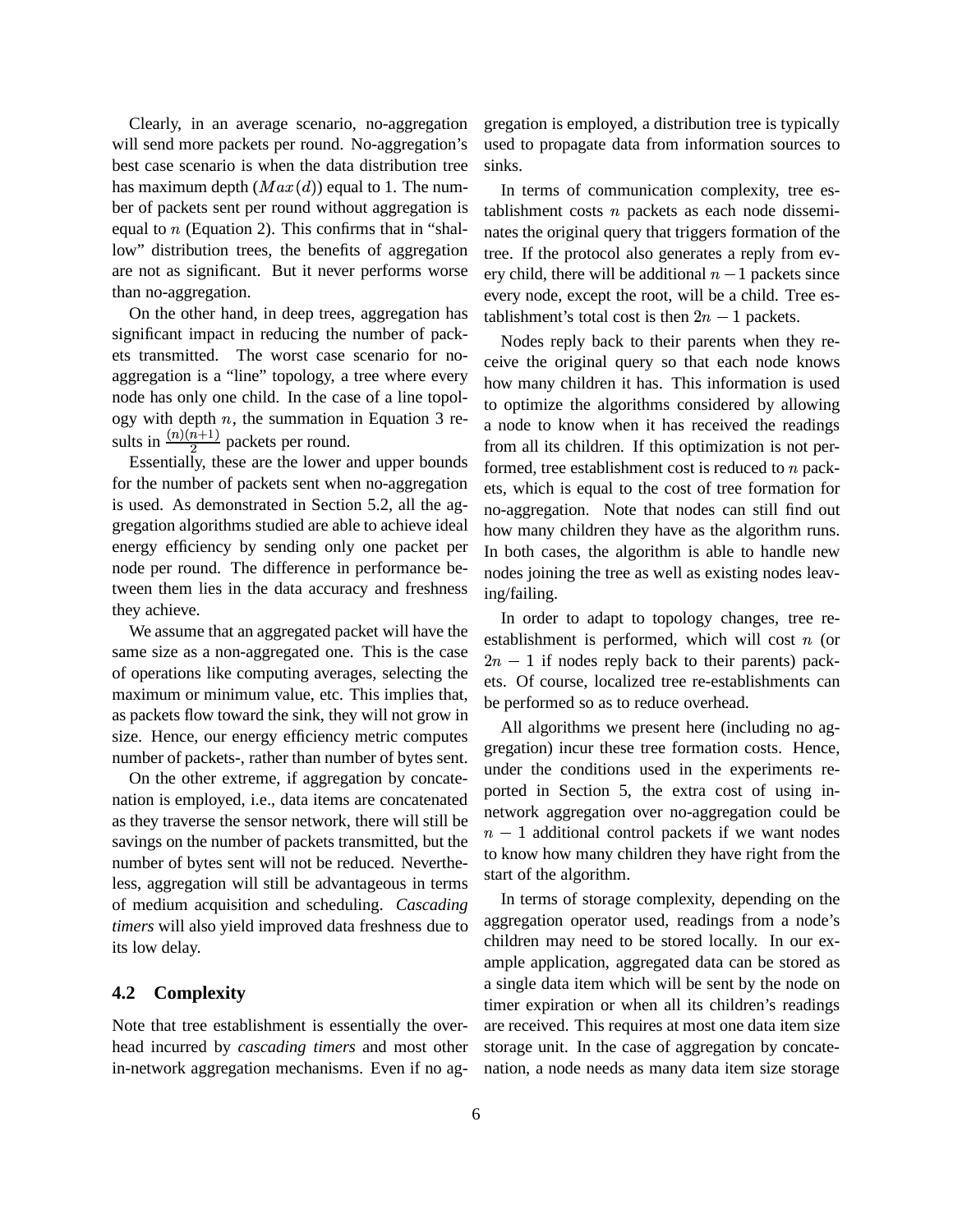units as the number of children it has. For instance, a scenario with a single 64-bit data value plus 64-bit for control information, assuming an average number of children of 32, would require a total of 512-byte storage. The computational complexity is also trivial for most cases where simple aggregators (e.g., calculating the minimum, maximum, average, sum, etc.) are employed.

### **5 Simulations**

For our comparative study of the different in-network aggregation algorithms, we ran extensive simulations using the ns-2 network simulator [8].

#### **5.1 Experimental Setup**

In the experiments we conducted, 100 nodes were randomly placed in a  $500*500m^2$  area. Nodes' tr <sup>2</sup> area. Nodes' transmission range and data rate are set to 100 meters and 115 Kbps, respectively. 802.11b's broadcast mode is used as the MAC-layer protocol and FLIP [9] as the network protocol so we can take advantage of its optimized headers. Based on values used by commercially available radios, we set transmission and reception power levels to 24.75 and 13.5 milliwatts, respectively. Idle power consumption was set to 0.675 milliwatts to reflect an optimized MAC layer, i.e., MAC protocols that switch to low-power radio mode whenever possible.

In order to avoid collisions, nodes stagger their transmissions using a small random interval. This is important when performing data collection over a tree, especially when nodes try to send at scheduled intervals based on their depth in the tree. The maximum staggering value used was  $0.03$  seconds. Nodes pick a uniformly distributed random timer between and this value before sending. In Section **??**, we discuss the setting of the staggering interval in more detail.

Nodes are stationary and no transmission errors were simulated for the first set of results. However, packets can still be lost due to collisions. Mechanisms to handle packet loss and their performance are reported in Section 6 below. Simulations were run for 20 seconds with data being generated every second (round). Although establishing the distribution tree can be initiated by the data request from the sink, in our simulations the tree was formed at time 1 second and data collection was triggered by the sink at time 3 seconds. We present steady state results, that is, measurements taken during the second half of the simulation (during the last 10 seconds).

Data points were obtained by averaging over twenty different runs using different seeds to perform random node placement. As will be evident in our results, information sink placement can greatly affect the performance of tree-based aggregation algorithms. For this reason, we ran experiments using three different sink placement strategies: corner, center, and random placement. Placing the sink in corners means that the resulting collection trees will be deeper. Center placement minimizes tree height.

Performance metrics we use include **energy consumed**, **data accuracy**, **data freshness**, and **overhead**. While energy consumed measures the algorithm's energy efficiency, data accuracy and freshness account for its effectiveness in terms of conveying as much information as possible to the sink in a timely manner.

In these experiments, we do not model the actual values being sensed by the nodes, how fast they are changing or in what manner. Therefore, accuracy is measured as the ratio of total number of readings received at the sink to the total number of readings generated. We assume lossless aggregation, that is, no data is discarded. Examples include computing the minimum, maximum, as well as counting. In these scenarios, total accuracy is achieved when the sink can "calculate" an answer that involves one reading from every node per round.

Freshness is computed as the difference between the round a data item is generated and the round it is received at the sink. Overhead measures the communication complexity of the in-network aggregation algorithms.

#### **5.2 Results**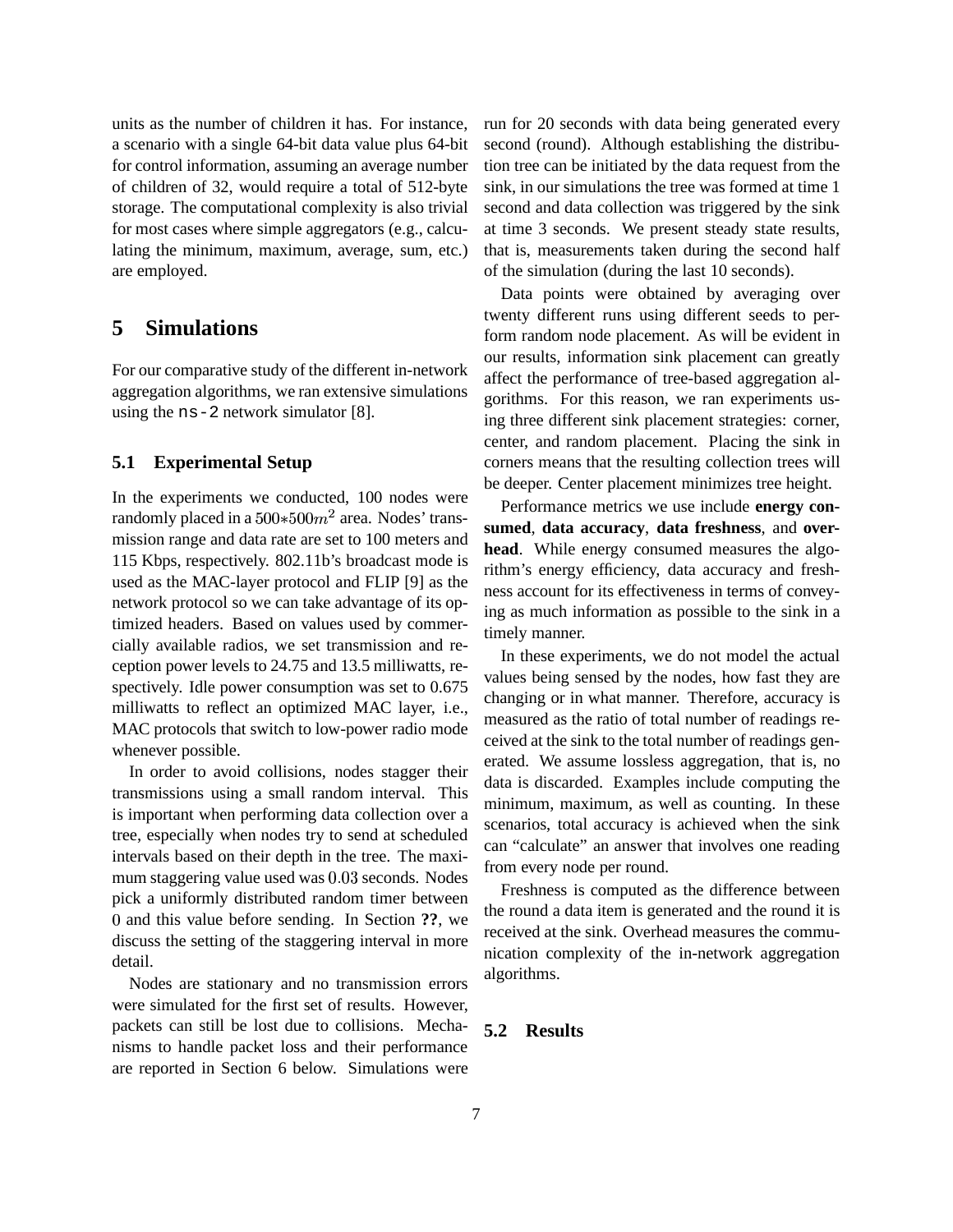

Figure 2: Data accuracy and freshness

Figure 2 shows the freshness and accuracy of the aggregation algorithms. *Periodic simple* is labeled as "Simple", *periodic per-hop* as "Per-hop", *TAG* refers to our implementation of TAG's aggregation mechanism, and "Cascade" represents our *cascading timers*. The sink placements evaluated were corner, random and center. The total number of readings collected (bar height) depicts accuracy and the bar divisions (shades), freshness. For comparison purposes, as baseline we use the no-aggregation strategy (labeled as "None").

In terms of data accuracy, we observe that there is not a big difference in performance when comparing the different aggregation mechanisms. No aggregation and *TAG* exhibit a high percentage of fresh data. *Cascading timers* practically eliminates old data. *Periodic simple* exhibits the largest range of data ages; this is because nodes simply send data periodically, thus it can take up to  $D$  periods for the readings to arrive in the worst case, where  $D$  is the diameter of the network.

Our implementation of *TAG* is a simple one. We do not calculate the maximum number of hops at runtime and so in some paths the real hop count is higher than our estimation of the network diameter. This leads to TAG having some 1 round old readings. For more accurate calculation we would have required extra message exchanges which we chose not to implement for this experiment.

Even though most data aggregation studies often

do not account for sink placement, we observe from Figure 2 that sink placement has an impact on data freshness. Even for the no-aggregation case, where packets are forwarded immediately after they are received, placing the sink in the center yields fresher data.



Figure 3: Number of data packets transmitted per round

From Table 1, which shows the energy consumed by the different algorithms, we observe that, for our experimental setup, energy consumption can be reduced to a third when data aggregation is used. Note that all aggregation schemes exhibit similar energy efficiency. These values will be affected by the choices of radio and MAC layers.

As an another way to compare the performance of the aggregation algorithms with respect to freshness, we introduce a metric that accounts for a data item's age. We call this metric *weighted accuracy*. The motivation behind measuring weighed accuracy lies in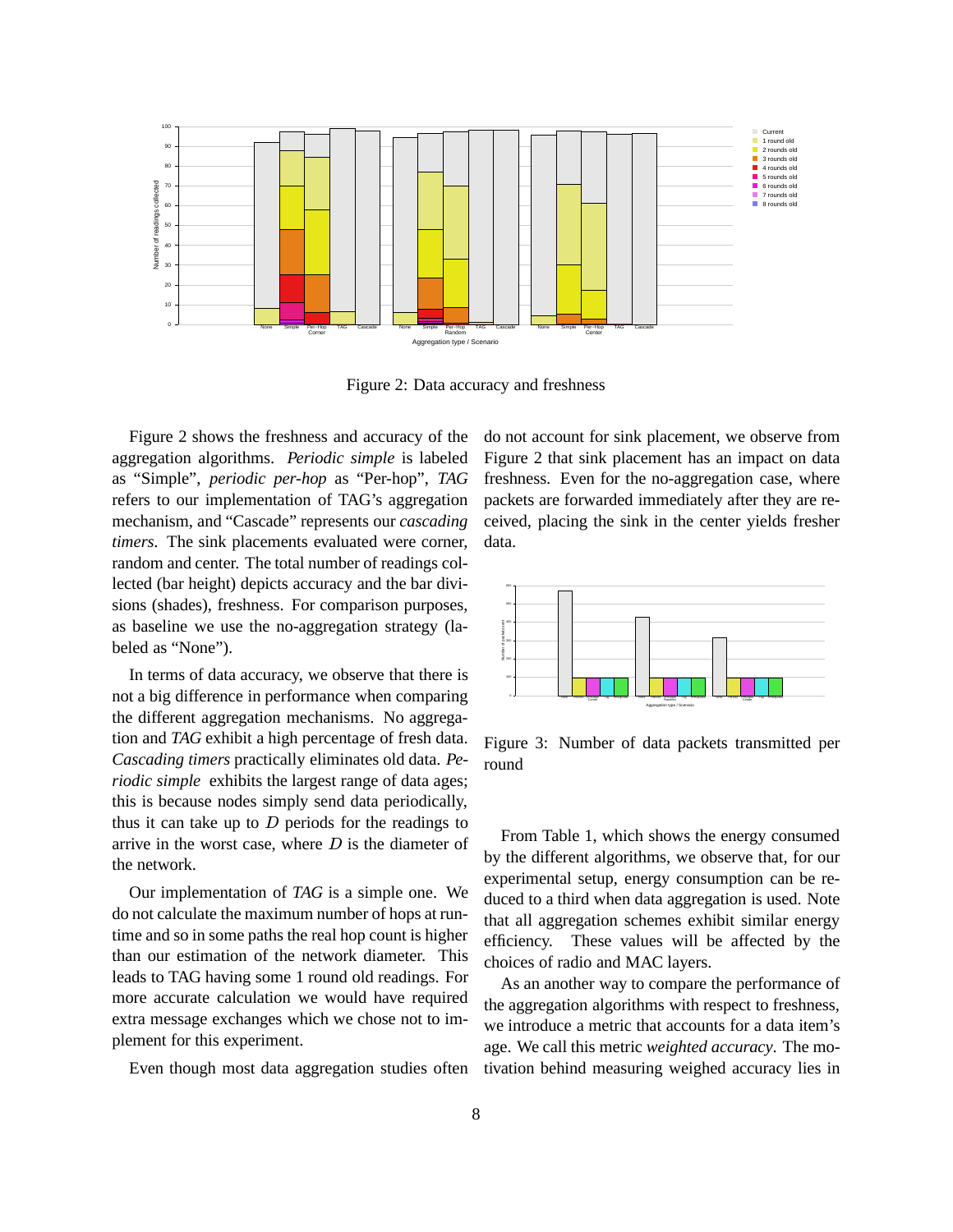|                                | None               | Simple | Per-Hop | <b>TAG</b> | Cascade |
|--------------------------------|--------------------|--------|---------|------------|---------|
| Corner sink                    | $\parallel$ 0.1418 | 0.0485 | 0.0483  | 0.0467     | 0.0421  |
| Random sink $\parallel$ 0.1302 |                    | 0.0486 | 0.0484  | 0.0464     | 0.0419  |
| Center sink                    | $\parallel$ 0.1134 | 0.0487 | 0.0487  | 0.0454     | 0.0404  |

Table 1: Energy consumed by the different innetwork aggregation algorithms

the fact that while some applications are interested in historical data, others may only want the most up-todate information. This is the case of real-time monitoring, where information sinks are only interested in the latest data sensed. For the latter type of applications, aggregation algorithms should not delay data delivery beyond a certain threshold.

To compute weighted accuracy, readings received in the same period they were produced have a weight of 1. Older readings are assigned an exponentially decaying weight: the older the reading, the less weight we assign to it. The expression for weighted accuracy is thus given by:

$$
weighted\_accuracy = \sum_{i \in I} r_i w^i
$$

Where  $I$  is the set of ages of the readings,  $r_i$  is the number of readings of age  $i$  per period and  $w$  is ond mar the weight. Readings from the current period have an age of 0 and therefore a weight of 1.

The graphs in Figure 4 show the performance of in-network aggregation according to the weighted accuracy metric. As expected, no aggregation, *TAG* and *cascading timers* exhibit the best weighted accuracy. *Cascading timers* has an edge, specially when weights of old readings are low. *Periodic simple* and *periodic per-hop* perform poorly if old data has low weight. Their performance increases considerably as we assign higher weight to older information. Under corner sink placement, *periodic simple* and *periodic per-hop* start lower since it takes more periods for the data to arrive. The opposite is true when the sink is in the center.

The delay of a reading provides an alternate way to measure data freshness. We measure the average delay ( in seconds ) for a given reading as the time interval between when the reading is originally produced by a node until the sink processes all readings generated. Since we are generating results based on all readings we have to wait until all of them are gathered, hence the delay has to factor this in. Table 2 presents the average delay per reading for our experiments. *Cascading timers* performs the best since this is the very metric it tries to optimize.

|             | None  | Simple | Per-Hop | <b>TAG</b> | Cascade |
|-------------|-------|--------|---------|------------|---------|
| Corner sink | 0.590 | 2.843  | 2.080   | 0.593      | 0.367   |
| Random sink | 0.565 | 2.047  | 1.544   | 0.418      | 0.286   |
| Center sink | 0.545 | 1.523  | 1.247   | 0.298      | 0.201   |

Table 2: Average reading delay

 $acy = \sum r_i w^i$  random sink placement, *cascading timers* achieves No-aggregation's delays range around the 5.0 sec-*Cascading timers* exhibits good performance on longer data collection periods as well. For example, in the case of a 10-second collection period using average delays similar to the ones in table  $2$ ,  $0.28s$ . ond mark, while *TAG* has an average of  $4.23s$  delays. These results are due to the fact that no aggregation just sends at uniformly distributed times and *TAG* staggers transmissions as spread out as possible due to its method of dividing the period into slots. In both of these cases the delay will increase as the period increases.

> In summary, as expected, our results show that innetwork data aggregation can achieve considerable energy savings. *Periodic per-hop adjusted* aggregation (specifically our *cascading timers* algorithm) is able to maintain the same *freshness* and *accuracy* as when no aggregation is used. This is an impressive result considering the constraints imposed by periodically generated data. Furthermore, while *TAG* exhibits reasonable performance for shorter collection periods, *cascading timers* performs consistently well across a wide range of collection intervals. We study the behavior of the different aggregation timing models in more detail in Section 5.4.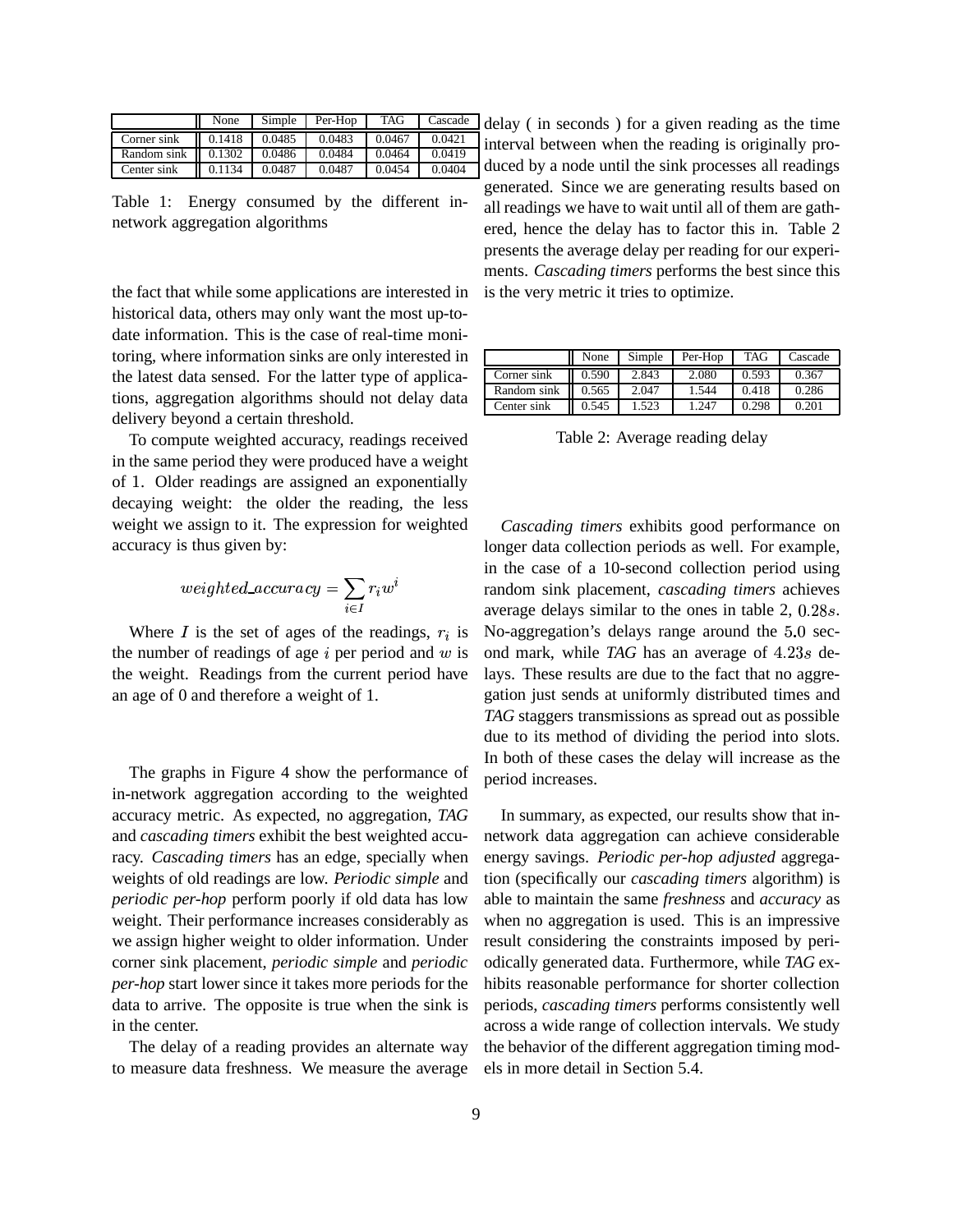

Figure 4: Weighted accuracy

#### **5.3 Estimating the Single Hop Delay**

As discussed in Section 2, *periodic per-hop adjusted* aggregation algorithms schedule a node's timeout, i.e., the time a node is due to "clock out" the current data aggregate, as a function of the node's position in the distribution tree. More specifically, in our *cascading timers* aggregation, timeout is a function of the *single hop delay* or shd, an estimate of the time a packet is expected to take to traverse one hop in the data collection network, including processing time. Given  $shd$ , we can then estimate the time it takes for a packet to traverse the path from the source to the sink by multiplying  $shd$  by the number of hops traversed.

In this section, we study how  $shd$  impacts the performance of *cascading timers*. Note that shd de- Equineer pends on current network conditions such as load, channel quality, etc. If the network is heavily loaded, packets might take longer to traverse one hop. This may result in nodes timing out and readings getting lost. The performance of *periodic simple* and *periodic per-hop* aggregation schemes will also be impacted when under heavy load.

Recall that, in order to avoid collisions, we stag-

ger node transmission in relation to one another using a small random interval. Thus,  $shd$  has basically a deterministic- as well as a non-deterministic component. While propagation- and transmission delay make up  $shd$ 's deterministic component, the staggering interval and queuing delay are responsible for  $shd$ 's non-determinism.  $shd$  can then be computed using the expression in Equation 4,

$$
shd = sd + td + pd + qpd \tag{4}
$$

where,  $sd$  is the staggering delay of the packet,  $td$ and  $pd$  correspond to the transmission and propagation delays respectively and qpd accounts for both queuing and processing delays.

Cascading timers uses max\_shd as given by Equation 5, which is obtained by using the maximum possible staggering delay and an upper bound  $(Up)$ of the rest of the components. The maximum  $sd$  is chosen by us. The propagation and transmission delays are a function of the network architecture and the maximum size of the packets. The processing and queuing in this scenario are almost negligible since as soon as packets arrive they are aggregated and the processing for this is minimal.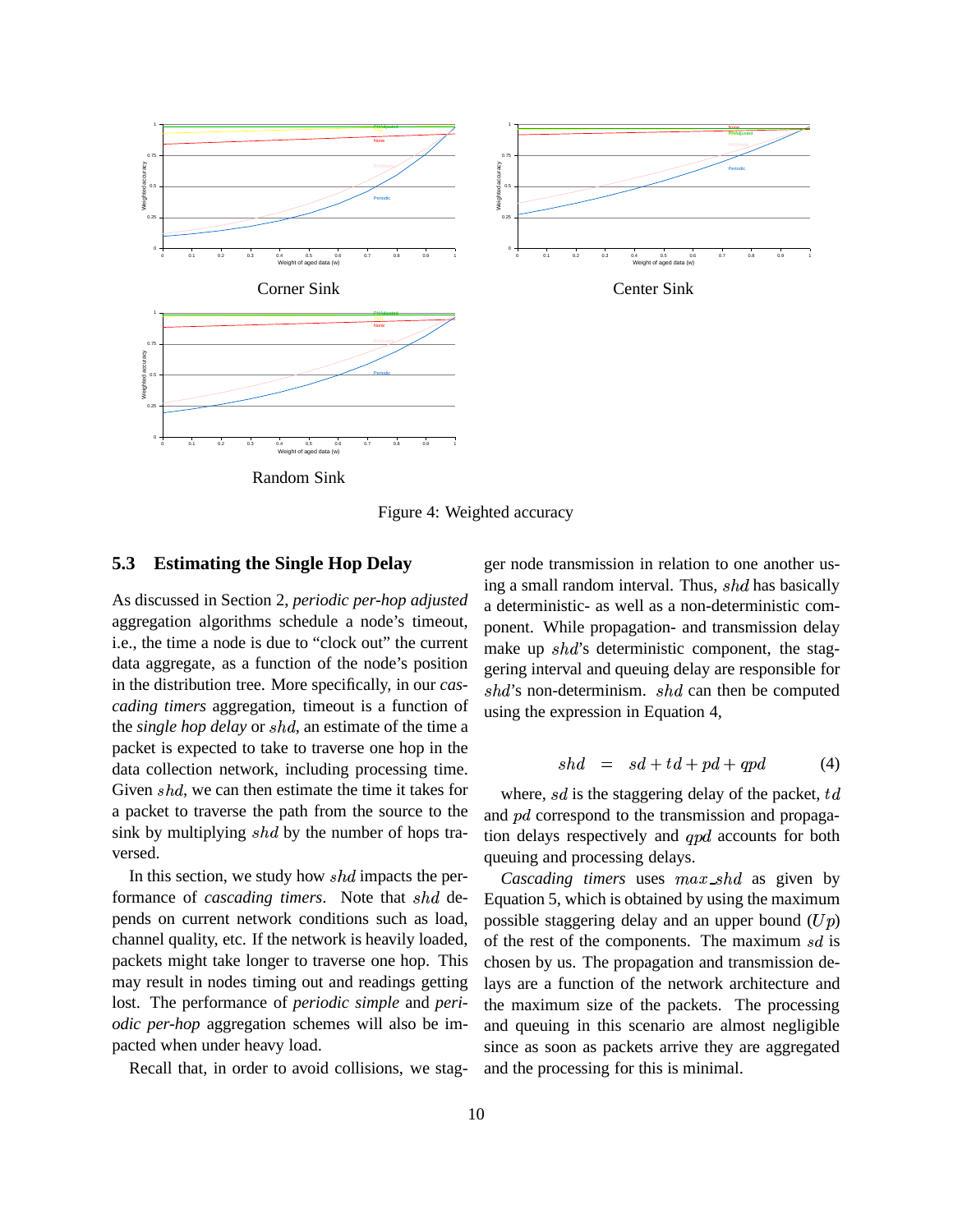$max\_shd = Max(sd) + Up(qpd + td + pd)$  fective

Figure 5 presents *cascading timers*' weighted accuracy for different values of  $shd$  ranging from  $0.01$  larger  $s$ to  $0.3$ . The weight used was  $0.5$ . For good performance we chose the maximum staggering interval to be  $0.05$ . This is a good enough compromise between large enough  $sd$  to avoid collisions and small enough to allow the last readings to get to the sink within the collection interval. Our original experiments used an sd of 0.03. When studying the values of the  $shd$  and as the  $sd$  later we found the value of  $0.05$  to be slightly more optimal for our scenario and density.



Figure 5: Weighted accuracy for different  $shd$  values  $\frac{1}{2}$ 

For shd smaller than the maximum random staggering interval (left-hand portion of the graph), we observe that the algorithm's performance in terms of accuracy deteriorates considerably. This is expected: data is aggregated and sent even before children nodes try to send since their stagger timer hasn't expired. When  $shd$  is slightly higher than the staggering interval, performance is maximized. This is because child nodes will have enough time to send in their data items to the corresponding parent.

For large values of  $shd$  the algorithm's weighted accuracy starts to drop. This is expected since the time it takes for readings from farther nodes to reach the sink using large  $shd$  ends up being longer than the collection period, and hence they are worth less according to weighted accuracy.

Setting the staggering interval is an important tradeoff. While large staggering intervals are effective in avoiding collisions, they yield higher delays. As previously pointed out, the value of  $sd$ also depends on network density. In dense networks larger staggering intervals are needed to avoid collisions. Another important consideration is the type of medium access control (MAC) protocol employed. Contention-based MAC protocols, such as CSMA (which is what we use in our simulations), are prone to collisions and node transmissions need to be staggered in time. However, other types of MAC, such as scheduled access protocols, are collision free and thus do not require staggering of node transmissions, probably at the expense of delay.

We also measured the values of the real  $shd$  over the course of our simulations and observed very small variations. This is expected, since traffic flows over the same data collection tree and the offered load is essentially constant.

#### **5.4 Data Collection Interval**

This section discusses the impact of the data collection interval's length on the performance of periodic aggregation timing models. Intuitively, the smaller the collection period, the more critical the timing model used by in-network aggregation.

*Periodic simple* and *periodic per-hop* have no timer organization, and send data randomly during the data collection interval. This basically creates a data path where readings from nodes will take approximately as many collection intervals as hops to reach the sink. The longer the collection interval, the longer delays these data paths will incur.

In the case of *no-aggregation*, data is sampled at random times within the interval and then sent. Data reaches the sink as quickly as possible since it is forwarded with no waiting. Following our *cascading timers* model, data is transmitted near the end of the collection period depending on the position in the aggregation tree. This is independent of the period's length. All the data arrives with a small delay at the sink right before the period ends.

We define two different performance metrics associated with the delay a reading takes to reach the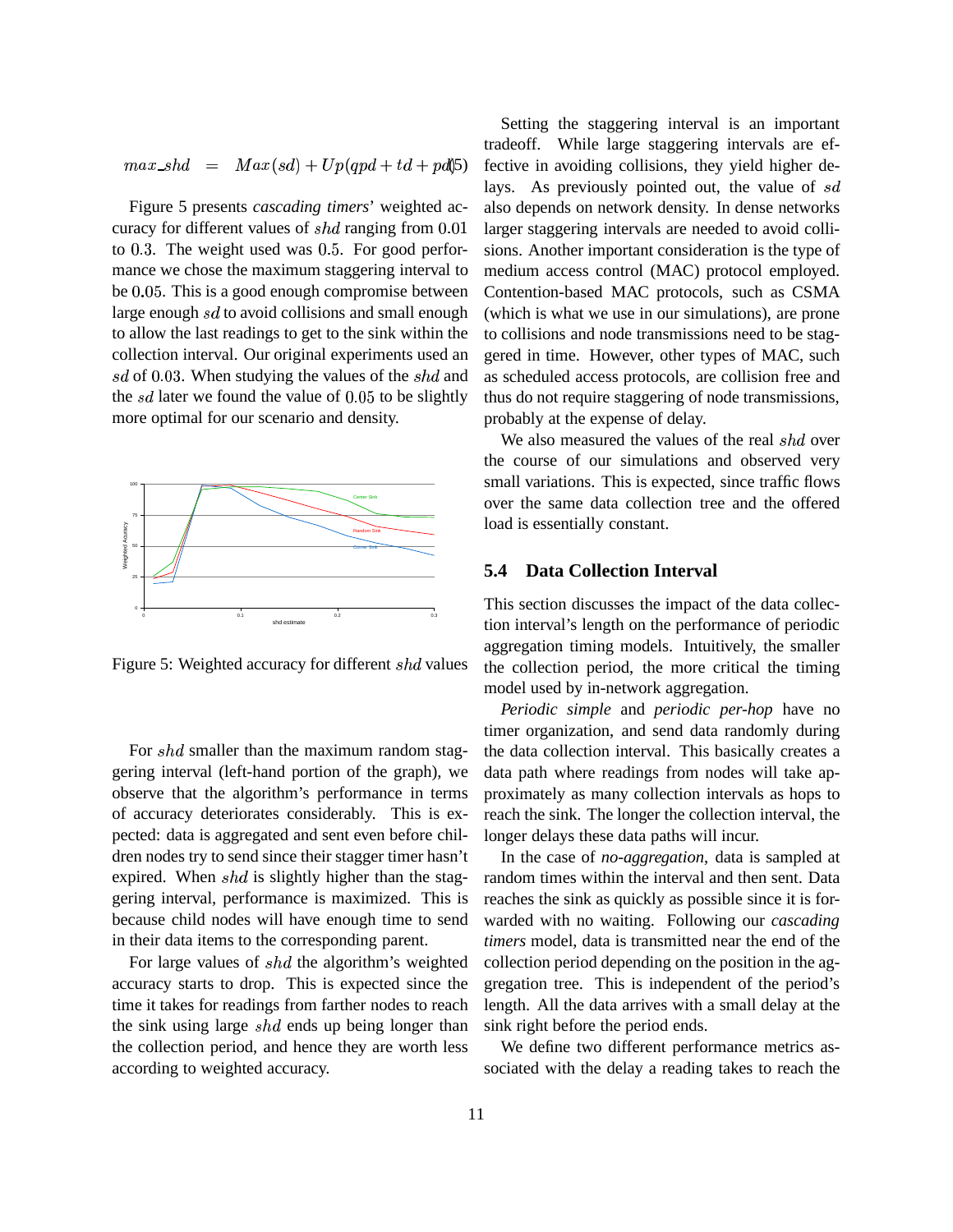sink. The first definition focuses on how long the reading takes to reach the sink from the time it is sampled. We call this metric the *sample-to-sink* delay. The second metric looks at the time it takes from when a reading is sampled until **all** readings are received by the sink (*sample-to-all*). While the former metric targets applications that are mostly interested in the latest readings, the latter is useful when the application performs some computation which requires all readings.

As previously discussed, according to the *sampleto-sink* metric, *periodic simple* and *periodic per-hop* aggregation will not perform well. Furthermore, in larger networks, the extra hops packets take to reach the sink will add to the delay. *No-aggregation* will incur the smallest delay possible, having packets hop their way to the sink. Assuming the staggering delay is uniformly distributed from  $0$  to  $sd$ , packets under *no-aggregation* will take on average  $(\frac{sd}{2} + C) * hops$ , where  $hops$  is the number of hops data has to traverse and  $C$  accounts for transmission, propagation, and queuing delays.

*Cascading timers* will exhibit a *sample-to-sink* performance of almost double that of *no-aggregation* since the  $shd$  used is based on the maximum, and not the average staggering delay (sd) like no*aggregation*. This means that the delay will be  $(sd + C) * hops$ . Double the *sample-to-sink* delay might seem like a big disadvantage; however, given that the staggering interval is small compared to the data generation period, the *sample-to-sink* difference between *no aggregation* and *cascading timers* is relatively small.

The *sample-to-all* $(StA() )$  delay provides a metric for the overall freshness of the data the sink receives. In *no aggregation* data gets to the sink throughout the generation period. Thus, the average time a reading will have to sit idle at the sink is  $\frac{period\text{-}length}{2}$ , that is, from when it arrives at the sink, until it is tallied at the period's end. *Cascading timers*, on the other hand, sets nodes to transmit at the end of the period, so the time the readings have to wait at the sink is always close to 0 (see Figure 1).

$$
StA(NoAgg) = n((\frac{sd}{2} + C)D + \frac{pl}{2})
$$
 (6)

$$
StA(Cascading) = n((sd+C)D) \quad (7)
$$

Equation 6 and 7 give us the average *sample-toall* delay over all nodes ( ) for *no-aggregation* and *cascading timers* respectively. *D* represents the average node depth and *pl* denotes the period length. As shown in Equation 8, for *cascading timers* to have a lower overall *sample-to-all* delay than *noaggregation* the period length (*pl*) has to be larger than the maximum staggering delay  $(sd)$  times the average node depth  $(D)$ .

$$
StA(NoAgg) > StA(Cascading)(8)
$$
  

$$
n((\frac{sd}{2} + C)D + \frac{pl}{2}) > n((sd + C)D)
$$
  

$$
(\frac{sd}{2})D + \frac{pl}{2} > (sd)D
$$
  

$$
pl > (sd)D
$$

In the worst case scenario, i.e. a line topology, the average node depth will be  $\frac{n}{2}$ . For any large sample period, pl will be larger that  $\frac{sd*n}{2}$ . Using our simulation parameters, 100 nodes and a 0.03 sd,  $StA(Cascaling)$  would be smaller than  $StA(NoAgg)$  for any period length greater than 1.5 seconds. Again we note that this is the worst case scenario. Using *no aggregation* under that scenario will probably incur collision problems due to the amount of traffic at the nodes close to the sink.

 could be potentially solved by increasing the stag-For the other topology extreme, i.e. a single hop tree with an average depth of 1, it is easy to see that *cascading timers* will have lower delays for all values of the period length (greater than the maximum staggering delay). The main drawback would be that, if there are many nodes, the traffic at the end of the period may cause too many collisions. This gering delay. If the staggering delay is increased to match the period length then  $StA(NoAgg)$  =  $StA(Cascaling).$ 

### **6 Packet Losses**

 $(D + \frac{1}{2})$  (6) for the performance of in-network aggregation. In-As previously discussed, timing models are critical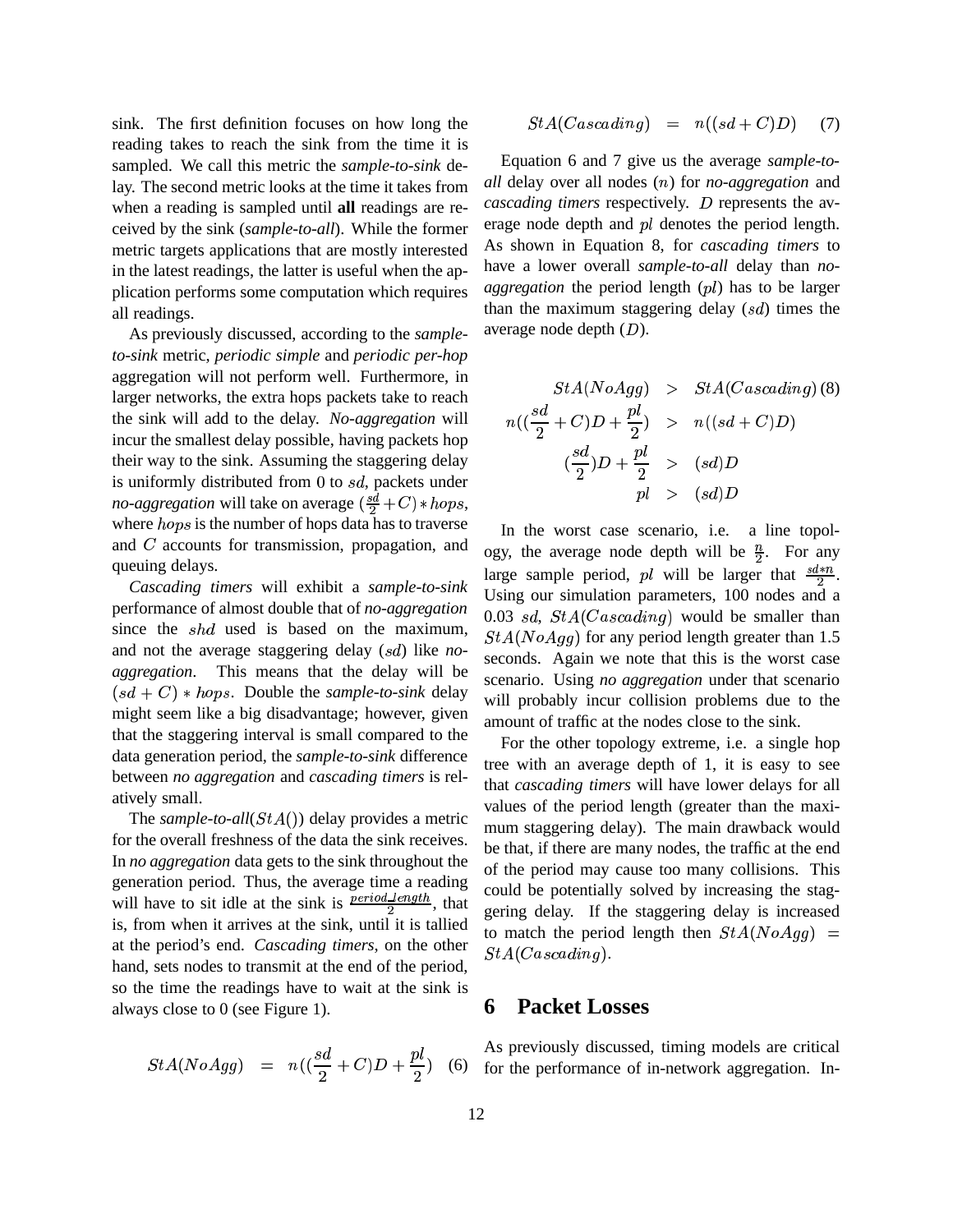deed, efficient aggregation may result in packets carrying several readings. Packet losses can, thus, considerably degrade the accuracy and timeliness of data aggregation. In this section, we study the effect of packet losses when collecting and aggregating periodic data. We also propose three different mechanisms to handle loss and evaluate their performance.

Since we target applications that generate data periodically, we avoid recovery mechanisms that introduce delay. If data recovery and retransmission take too long, nodes would already be producing the readings for the following round, error recovery would interfere with the propagation of new data. Take for example a traditional error recovery scheme where negative acknowledgments (NACKs) are used. Under the proposed aggregation protocols, every node knows how many children it has. Therefore, if the node times out waiting to hear from some of its children, it could then send a NACK to request them to retransmit their data for the current round. However, this would interfere with the next round of data. Since target application scenarios don't require perfect data delivery, we are willing to sacrifice accuracy in favor of freshness.

We use a proactive approach to error recovery along the lines of error correcting schemes such as Forward Error Correction (FEC) [10]. Since the typical data items produced in the target application scenarios are generally small (a few bytes), we decided to use a very simple form of error correction mechanism, namely send a packet multiple times. In future work, we plan to investigate other, more sophisticated error correcting codes that can pay off in the case of more complex data.

#### **6.1 Handling Losses**

Our loss model is simple: drops are independent and the loss probability  $p$  is fixed for all links and is kept constant throughout the simulation. A packet is successfully transmitted with probability  $(1-p)$ . While gu this is a simple scheme, it can be used to get a general picture. We will look at spatial and temporal correlated losses in future work.

As mentioned earlier, we deal with losses by proactively sending data multiple times. This strategy of course creates a tradeoff between consuming energy to send redundant packets and increasing the probability of delivery. Redundant transmission mechanism might not be suitable for all scenarios; in particular, when data is generated sporadically (rather than periodically) normal error recovery using acknowledgements and retransmissions will likely be more cost-effective.

We use three different redundant transmission schemes, namely *double-send*, *max-send*, and *adaptive-send*. While *double-send*, as its name implies, sends every packet twice, *max-send* sends every packet as many times as readings are aggregated in the packet. This requires the protocol to include an "aggregation counter" in the data packet. The reasoning behind this strategy is that packets carrying more readings are more valuable and we therefore want to increase their chances of getting through. *Adaptive-send* is a more complex algorithm, whose goal is to achieve certain delivery guarantees (expressed by number of acceptable losses) for a given loss rate. Equation 9 describes the relationship between the number of acceptable losses  $l$  and the drop probability  $p$ , where  $a$  and  $t$  are the number of aggregated readings in a packet and the number of transmissions, respectively. The number of transmissions to achieve  $l$  under loss probability  $p$  is then given by Equation 10.

$$
l = a \cdot p^t \tag{9}
$$

$$
t = \log_p\left(\frac{l}{a}\right) \tag{10}
$$

Note that, since we aim for hop-by-hop guarantees, these equations apply to a single link. In other words, if  $l = 0.05$ , *adaptive send* will perform the necessary number of retransmissions to guarantee a 95% delivery guarantee over a particular link given that link's loss rate. The overall network's delivery guarantee may be slightly different (higher or lower) depending on the interdependencies between the aggregates in the packets as they flow towards the sink. As our simulation results show, the overall reliability achieved by *adaptive-send* (shown in Figure 6 as data accuracy) is typically very close to  $1 - l$ .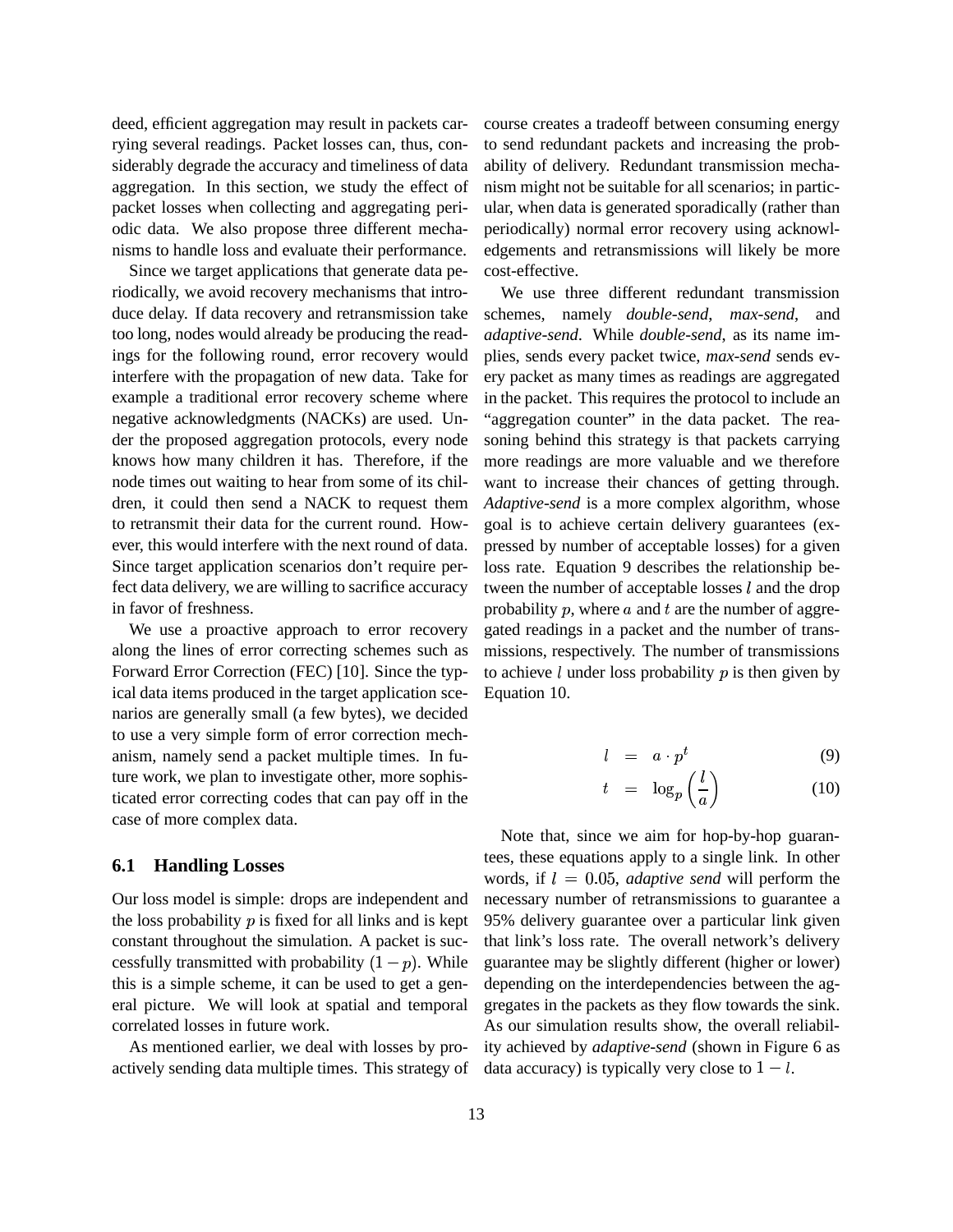In a real network, the loss probability can be either known a priori (from previous experience operating the network) or estimated over time. Underestimating the loss rate yields delivery rates lower than required; conversely, loss rate overestimation results in more redundant packets.

#### **6.2 Results**

We repeated the simulation experiments described in Section 5 to study the performance of the three proposed loss handling strategies when employed by *cascading timers* aggregation. Loss probabilities range from 0.05 to 0.5 in steps of 0.05. We kept all other parameters the same. In the case of *adaptive-send*, the acceptable loss rate was set to 0.05 (which implies relatively high delivery guarantees). We present the results for different sink placement scenarios in Figures 6 and 7. For comparison purposes, we plot results for *cascading timers* aggregation and no aggregation when they employ no error recovery.

The results obtained for the different algorithms bring out some interesting points. Figure 6 shows data accuracy (percentage of readings received by the sink) achieved by the different mechanisms under different loss conditions. These results confirm our expectations: *adaptive-send* is the best performer with close to perfect accuracy even under high loss. *Max-send* delivers more than 50% of the readings, while *double-send* starts with a very good delivery but quickly degrades under high loss conditions.

At low loss rates we notice that *double-send* performs slightly better than *max-send* and *adaptivesend*. This is attributed to the fact that it sends every packet twice, including packets with one reading, irrespective of loss rate. *Adaptive-send* and *max-send* send packets with one reading only once. When packets with one reading get dropped, they are not recovered. Packets that would have included the dropped reading will now be transmitted fewer times, decreasing their chance to get to their next hop, which decreases the next packet and so on. After a certain drop probability , *adaptive-send* starts sending packets with single readings twice. This seems to indicate that taking good care of packets, even when they only have one reading collected is important.

It is interesting to note that under the loss model and scenarios used, drops have similar impact on data collection with and without aggregation. We observe that the curves for *None* and *cascading timers* (without error recovery) look very similar. Data accuracy decays very quickly in both cases. We plan to study this phenomenon further using different topologies and network diameters.

To evaluate the overhead incurred by these error recovery schemes, we plot total number of packets sent in Figure 7. *Double-send* sends approximately 200 packets per round for all loss rates as it always sends a packet twice. *Cascading timers* (without error recovery) also sends a constant number of packets (around 100 in this case) since it does not adjust its behavior for different loss conditions. At the higher error levels we notice that 100 packets are not sent per round. This is due to the fact that because of packet drops, at tree construction time some nodes don't become part of the tree.

It is somehow expected that *none* and *maxsend* would exhibit similar behavior since *max-send* should transmit approximately the same number of packets as *none*. However, this is not the case: for *none*, the loss of packet means that nodes in the path to the sink will now transmit one less packet. In *maxsend*, if all the transmissions of a packet are lost, subsequent packets will be transmitted fewer times since they will have less readings. The decline of *max-send* is slower than *none* because all of the transmissions of a packet have to be lost for subsequent nodes to transmit less. *Adaptive-send* increases the number of packets sent as loss probability increases since the number of transmissions is a function of the number of aggregated values and the drop rate.

In some scenarios, rather than maximizing data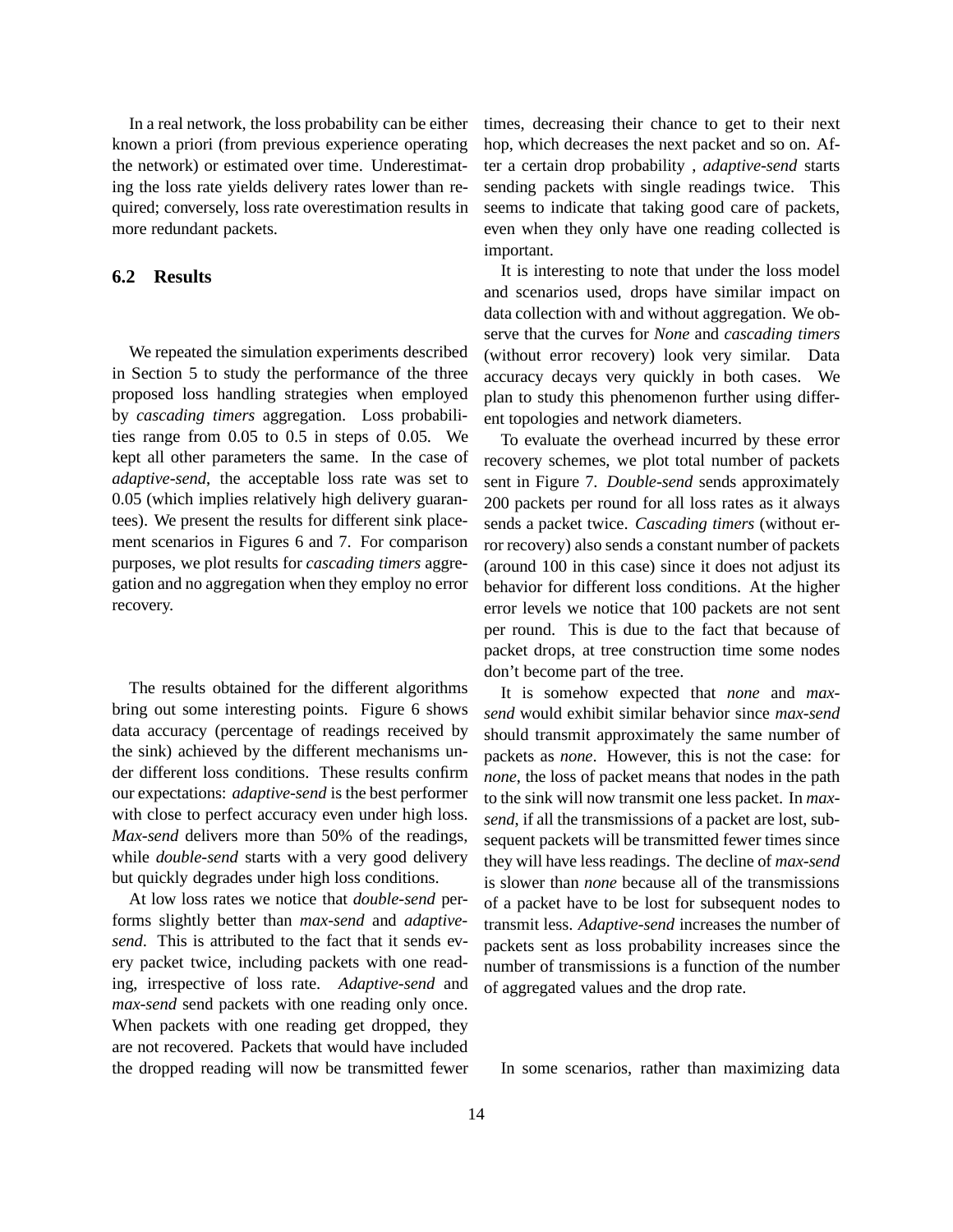

Figure 6: Data accuracy under loss

accuracy, it may be more attractive to strike a balance between number of packets sent (or energy consumed) and accuracy. Figure 8 plots the number of packets sent per reading collected. The optimal case of course is one packet sent per reading. *Cascading timers* lets us achieve that goal when there are no losses. *Adaptive-send*, which is implemented atop *cascading timers*, yields good performance under all conditions due to its adaptive nature.

A corner sink means routes are longer, *none* and *max-send* due to this, specially at low drop rates. It is also the case that for the longer paths the single reading packets of *none* have a greater probability of getting dropped, hence the poor performance in packets per reading.

### **7 Related Work**

Protocols for sensor networks have sparked considerable interest in the network research community. In this context, data aggregation rose as a technique for improving sensor network protocols' energy efficiency. We briefly describe some previous and ongoing research efforts in order to put our work in perspective.

Directed diffusion [1] has been proposed as a data gathering protocol for sensor networks. It targets the monitoring of events which are typically sensed only by a few nodes. An example scenario is tracking animal herds in a given geographic region. Diffusion's communication paradigm is based on information sinks broadcasting requests, or *interests*, for relevant data. Nodes producing relevant information respond and *data paths* are formed. Data is aggregated when a node is part of various data paths.

Diffusion's aggregation is based on a report gradient, which defines how many reports to send per time unit. Therefore, according to our classification, diffusion falls in the *periodic simple* category. Every node can potentially perform aggregation; however, nodes in the shortest path from information sources to the sinks do most of it. Diffusion adapts well to node failures by keeping state of the interest throughout the network. When a path fails the neighboring nodes remember alternate paths. Some of their more recent work addresses the impact of node density in this type of data collection scenario [11].

eScan [3] is an energy monitoring scheme that col-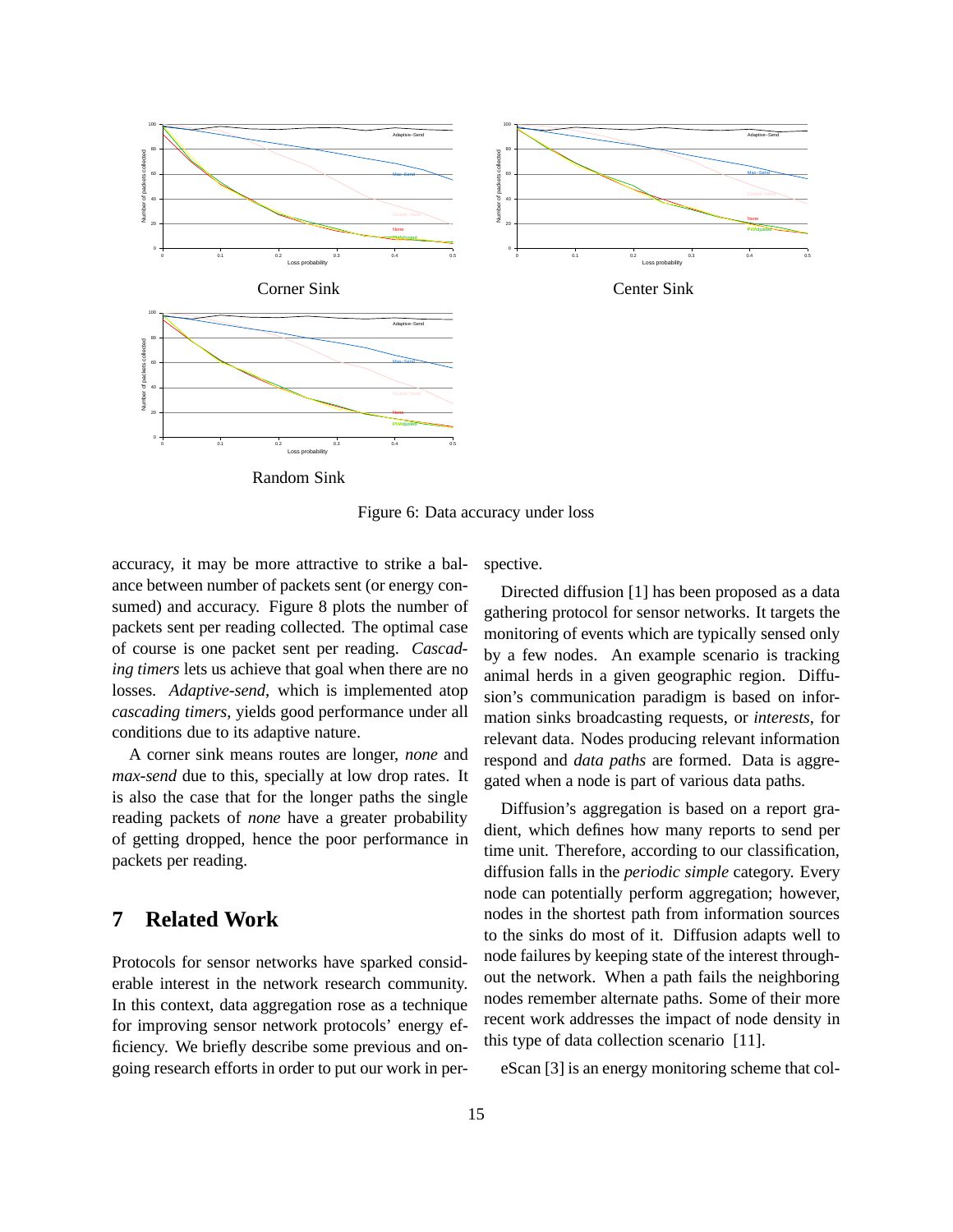

Random Sink

Figure 7: Packets sent under loss

lects energy readings from every participating node. Their scenario is somewhat similar to the ones we target, i.e., every node maintains an energy value that is reported to a collection sink at the edge of the network. However, rather than generate periodic reports, new data is reported only when the energy of a node changes beyond a certain threshold. Aggregation is performed as data flows to the sink by merging reports of similar energy values into *energy range polygons*.

The initial eScan work does not handle latency in propagating data; they also assume a perfect MAC layer and instead of using time they use data generation events to drive their simulations. Rather than being an alternative to eScan, our aggregation techniques can be incorporated by eScan to, for example, improve data freshness.

SPIN [4], Sensor Protocols for Information via Negotiation, is a protocol for data collection and dissemination. In SPIN, all nodes have pieces of named information that they want to send to the rest of the nodes. Data transfers are first negotiated based on the names of items. Only requested items are exchanged. This avoids the cost of sending the data needlessly but incurs the overhead of engaging in the negotiation phase. Note that SPIN's communication model is based on a gossip-style approach. The resulting protocol is very similar to NNTP [12] for propagation of news over the Internet. Essentially, it uses point-to-point communication among pairs of nodes to eventually convey data to all interested participants. SPIN does not really use an explicit aggregation mechanism; aggregation is performed implicitly during initial negotiation between two nodes using the meta-data to decide whether actual data will be exchanged.

TAG [2], or Tiny AGreggation, is a sensor network querying system. It employs a SQL-like syntax and uses aggregation as the query is processed within the network. When a query involves an *epoch*, requiring readings to be collected periodically, TAG uses the *periodic adjusted* aggregation approach. It subdivides the epoch into slots. The length of a slot is given by the epoch length divided by  $n$ , the maximum number of hops separating data generation nodes from the sink. Following *periodic adjusted* aggregation operation, slots are assigned to nodes in decreasing order,  $n, n-1, n-2, \dots$ , as the query prop-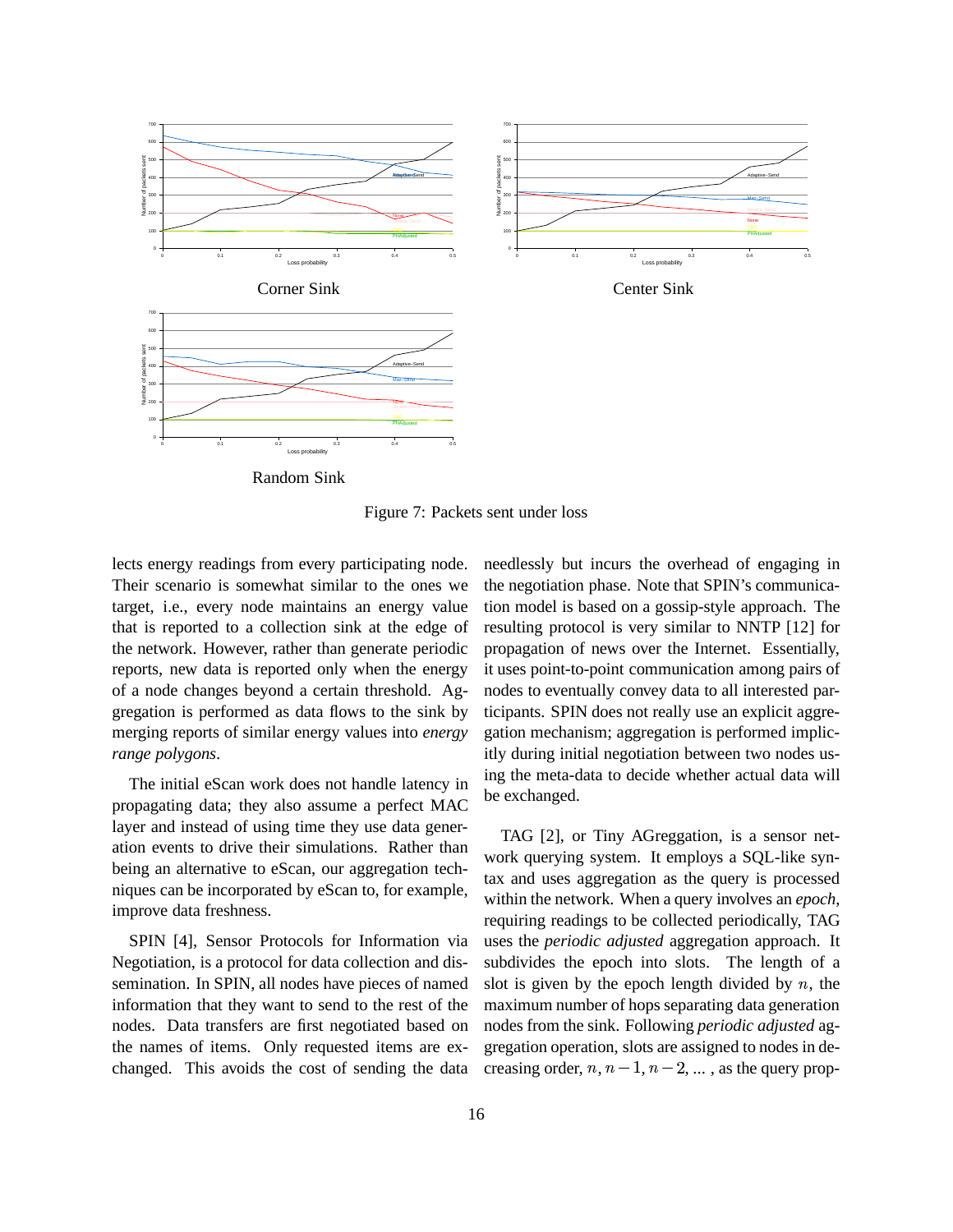

Random Sink

Figure 8: Packets sent per reading collected

agates through the network. Nodes transmit in their slot, hence, the out-most nodes will transmit first and nodes closest to the sink, last. As in any time-slotted mechanism, clock synchronization among nodes is required so that nodes transmit in their designated slots. TAG also takes advantage of time slotting to switch idle nodes' radios off.

Convergecasting [7] performs aggregation as it collects data periodically from all nodes to a single sink. Like TAG, its data aggregation mechanism also falls in the *periodic adjusted* category. It assigns aggregation slots as the query percolates the sensor network, trying to assign nodes to different slots in order to avoid collisions. Once the algorithm finishes assigning slots, that is, when the query setup reaches the edge of the network, the order of the slots is inverted to reflect a data collection tree. A similar concept is used by the work reported in [13].

### **8 Conclusions and Future Work**

This paper explored in-network aggregation as a power-efficient mechanism for collecting data in wireless sensor networks. Our focus was on applications where a large number of nodes produce data periodically which is consumed by fewer sink nodes. Such communication model is typical of monitoring scenarios, one key application of sensor networks.

Using simple analytical models, we present a trade-off analysis of in-network data aggregation. Through simulations, we evaluate the performance of different in-network aggregation algorithms, including our own *cascading timers*, and characterize the tradeoffs between energy efficiency, data accuracy and freshness. Our results show that timing, i.e., how long a node waits to receive data from its children (downstream nodes in respect to the information sink) before forwarding data onto the next hop (toward the sink) plays a crucial role in the performance of aggregation algorithms in the context of periodic data generation. By carefully selecting when to aggregate and forward data, we achieved considerable savings (as much as 5 times less traffic) while maintaining data freshness and accuracy.

Finally, in order to perform well under packet loss conditions, we developed three different proactive error recovery techniques which are suitable to periodic data generation (as they incur no additional delay). They are essentially based on pro-actively transmitting packets multiple times. Simulations showed that the proposed techniques were able to